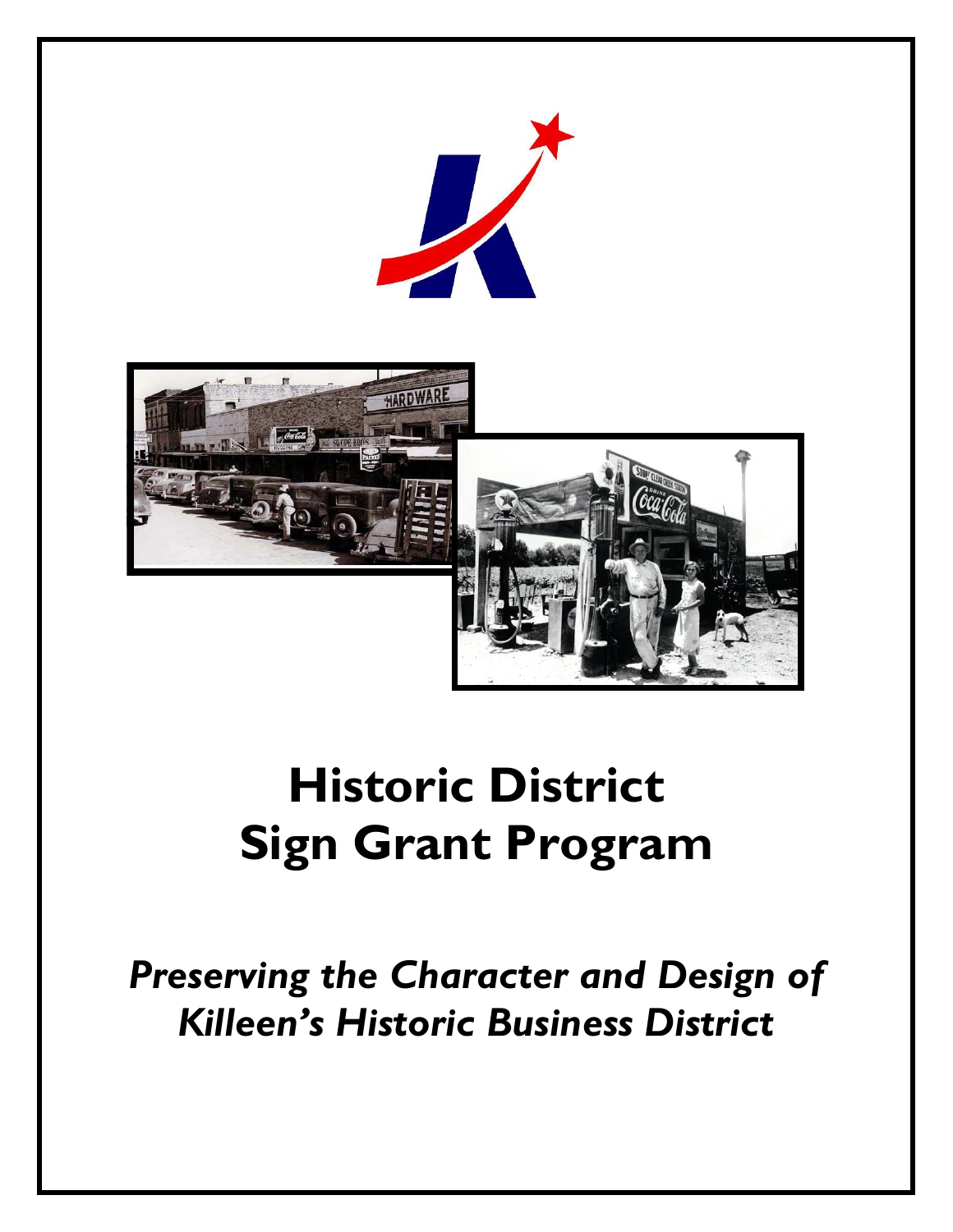#### Introduction

The Historic District Sign Grant Program is established to encourage unique, quality signs in Killeen's historic business district. Any commercial property within Killeen's Historic Overlay District is eligible for sign grant funds.

The Sign Grant Program is designed to promote creativity and cohesiveness in the Historic District. It is the City of Killeen's goal to encourage creative, unique signage that is appropriately sized and is compatible with the architectural details of historic buildings. This is a completely voluntary program, designed to help you afford attractive and appealing new signs.

Because signage serves such an important functional task for businesses and an aesthetic function for the downtown, careful consideration should be given to the size, shape, placements, materials, and graphics of new signs. Signage projects that receive grants must comply with the established Historic District Design Guidelines and the Historic Overlay District standards and be approved by the City of Killeen.

The City of Killeen Sign Grant Program is a single payment reimbursement to property owners and tenants per building/business on a 50/50 matching basis with a cap of \$800 per grant.

#### Application Instructions

Applicants should review the program guidelines, submit the Application with required documents, and follow the application process steps enclosed in this application packet.

**Prior to initiating any work**, complete the accompanying Historic District Sign Application, attach the required supporting documents, and submit to City of Killeen Planning and Development Services— Sign Grant Program, 200 E. Avenue D, 2nd floor, Killeen, Texas 76541 [City Annex Building] or mail to City of Killeen Planning and Development Services—Sign Grant Program, P.O. Box 1329, Killeen, TX 76540-1329.

If you have any questions, please contact the City of Killeen Planning Department at (254)501-7630.

**City of Killeen Planning & Development Services 200 East Avenue D, 2nd Floor Killeen, TX 76540-1329 Phone: (254) 501-7641**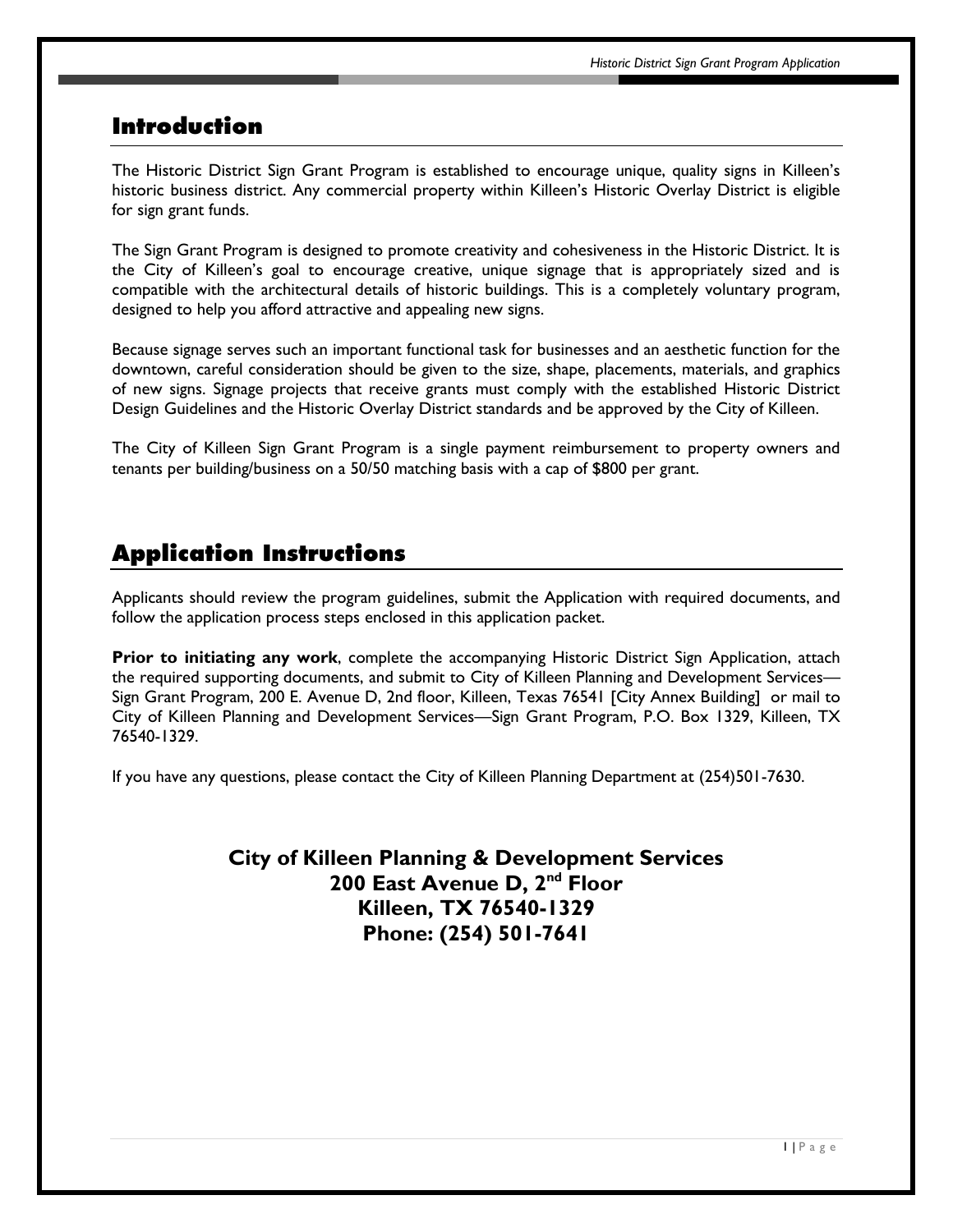### PROGRAM GUIDELINES & REQUIREMENTS

**Grant Match.** Grants are awarded on a 50/50 matching basis in an amount not to exceed \$800 per application.

**Sign Design.** Applicants receiving the grant must have a sign design that conforms to the Historic District Design Guidelines, Historic Overlay District standards, and Municipal Code and Ordinances.

**City Permit & Approval.** The applicant is required to obtain all applicable City permits and City approvals required for posting a new sign prior to the commencement of any work.

**No Prior Obligations.** Applicants must have all property (real and personal) taxes and utilities obligations to the City paid in full to date.

**Leaseholders.** Applicants leasing their space must provide a notarized letter with permission from the building owner to apply for the sign grant. The letter must indicate an awareness of the rules and requirements of the program.

**Grants Per Applicant.** Only one grant will be awarded to an applicant each Fiscal Year (October 1 to September 30). Priority will be given to applicants who have not yet received a sign grant.

**Inspection.** The City of Killeen Planning and Development Services Department [including Code Enforcement] will inspect the project site [interior/exterior] for code compliance and will also inspect the work performed by the sign contractor, as required by State or local building codes and/or ordinances, at the completion of the project. These inspections will ensure compliance with all components of the Sign Grant Program.

**Cost Evaluation.** The Heritage Preservation Officer or Heritage Preservation Board will examine the total cost of any proposed sign to ensure that the sign grant is being used appropriately.

**Sign Maintenance.** Grant recipients will agree to properly maintain the new sign at all times. Grant funds must be replaced if the terms of the grant are not satisfied.

**Building Vacancy.** Upon vacancy of a building, any applicant (owner/leaseholder) must remove the grant-awarded sign from the building.

#### Eligible Properties, Applicants & Geographic Location

Eligible properties for this program are limited to a commercial building located within the City of Killeen Historic Overlay District.; All Applicants for this program must be:

- 1) The property owner of an income-generating commercial business within the Historic Overlay District [as identified in the Downtown Historic District Map]; or
- 2) The leaseholder/tenant with a valid lease, and written notarized consent from the property owner granting permission for the leaseholder/tenant to apply for the sign grant program.

No application will be accepted for any property or commercial business that has unresolved code enforcement violations, citations, or otherwise; nor for any property owner or lessee/tenant of a commercial building that is in arrears in the payment of property taxes, special assessments, utilities, or other liabilities due to the city.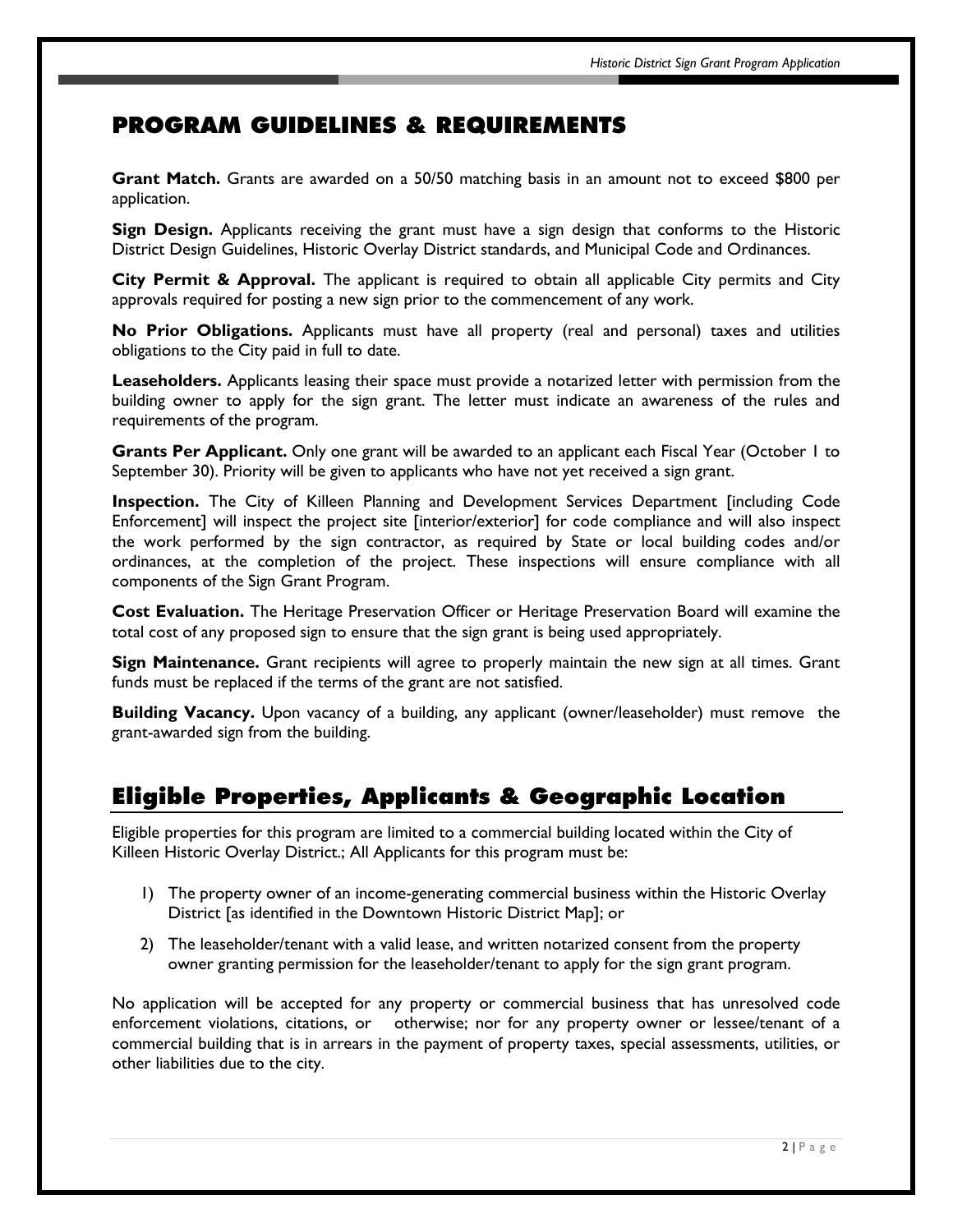## Historic Overlay District Map

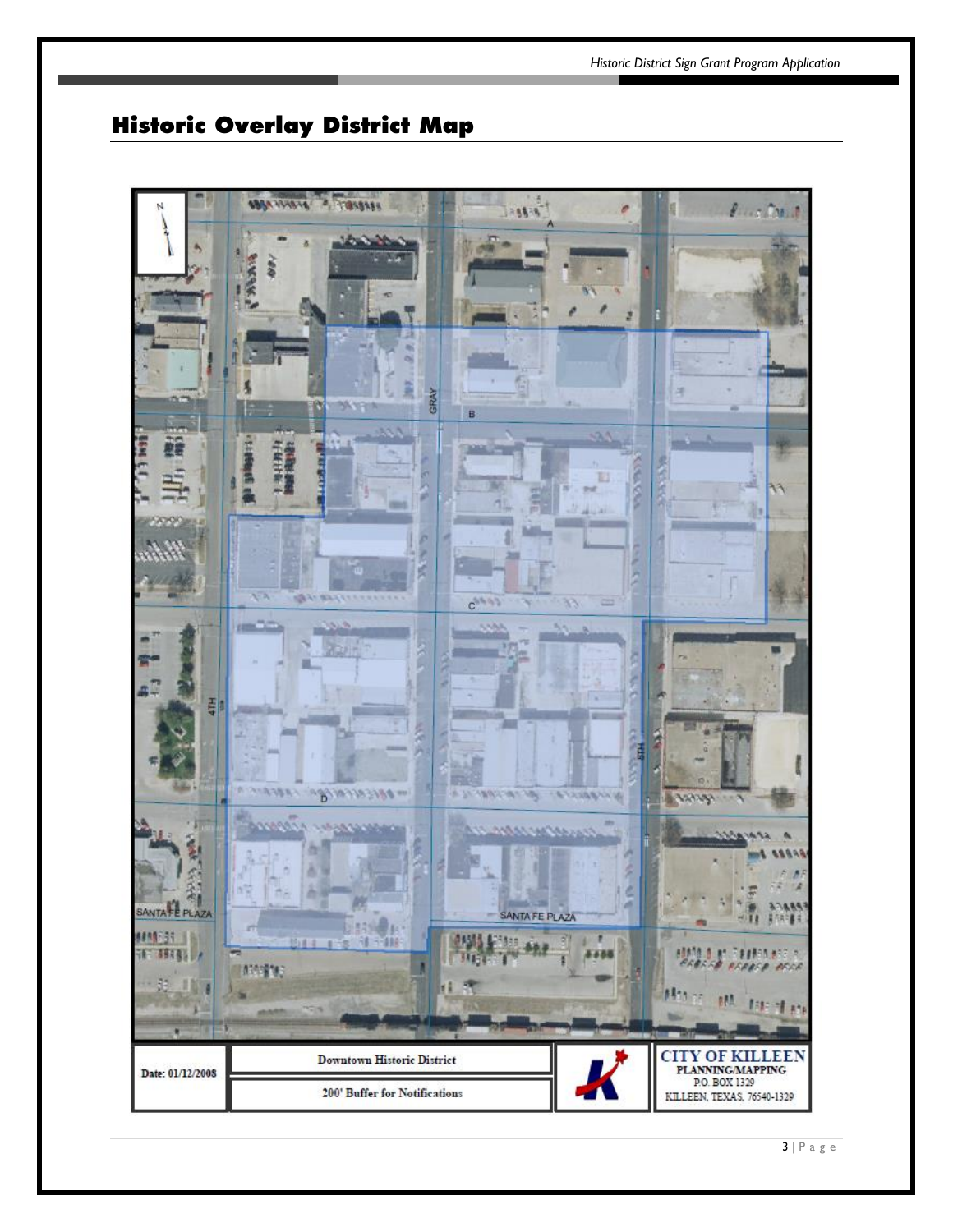#### Eligible Signs & Cost



**Signs are an important element in defining character of the streetscape. -***Killeen Historic District Design Guidelines* 

The minimum standards of signs in the downtown Historic Overlay District require compliance with the: Historic District Design Guidelines; History Overlay District Standards, and City Municipal Code and Ordinances.

Sign grants will not be provided for any internally lit panel sign or standard corporate franchise sign.

Eligible costs associated with the sign will include those costs directly attributable to the removal of an existing, dilapidated, and/or non-conforming sign and the design, fabrication, and installation of a new conforming sign.

**The Historic District Design Guidelines and the Historic Overlay District Standards are available in the Planning and Development Services Department or via the internet at the City of Killeen website.** 

#### Approval Criteria

Approval of applications shall be based on the funds available with the highest priority given to applications in Category 1, and then in descending order with applications in Category 3 having the lowest priority. Signs will be awarded on a first-come, first-served basis with the following criteria prioritization applied when multiple applications have been submitted simultaneously.

The Heritage Preservation Officer and, in some instances, the Heritage Preservation Board use discretion in awarding these sign grants and have the right not to approve any application.

**Category 1. Dilapidated or Non-Conforming Sign Removal and Replacement.** The removal and replacement of non-conforming, worn out, rusted, broken and poorly maintained signs.

**Category 2. Other signs.** New signs or conforming sign whose owners wish to upgrade the appearance and/or style of the sign.

**Category 3. Previous Recipients.** Businesses who have already received a City of Killeen sign grant in the past.



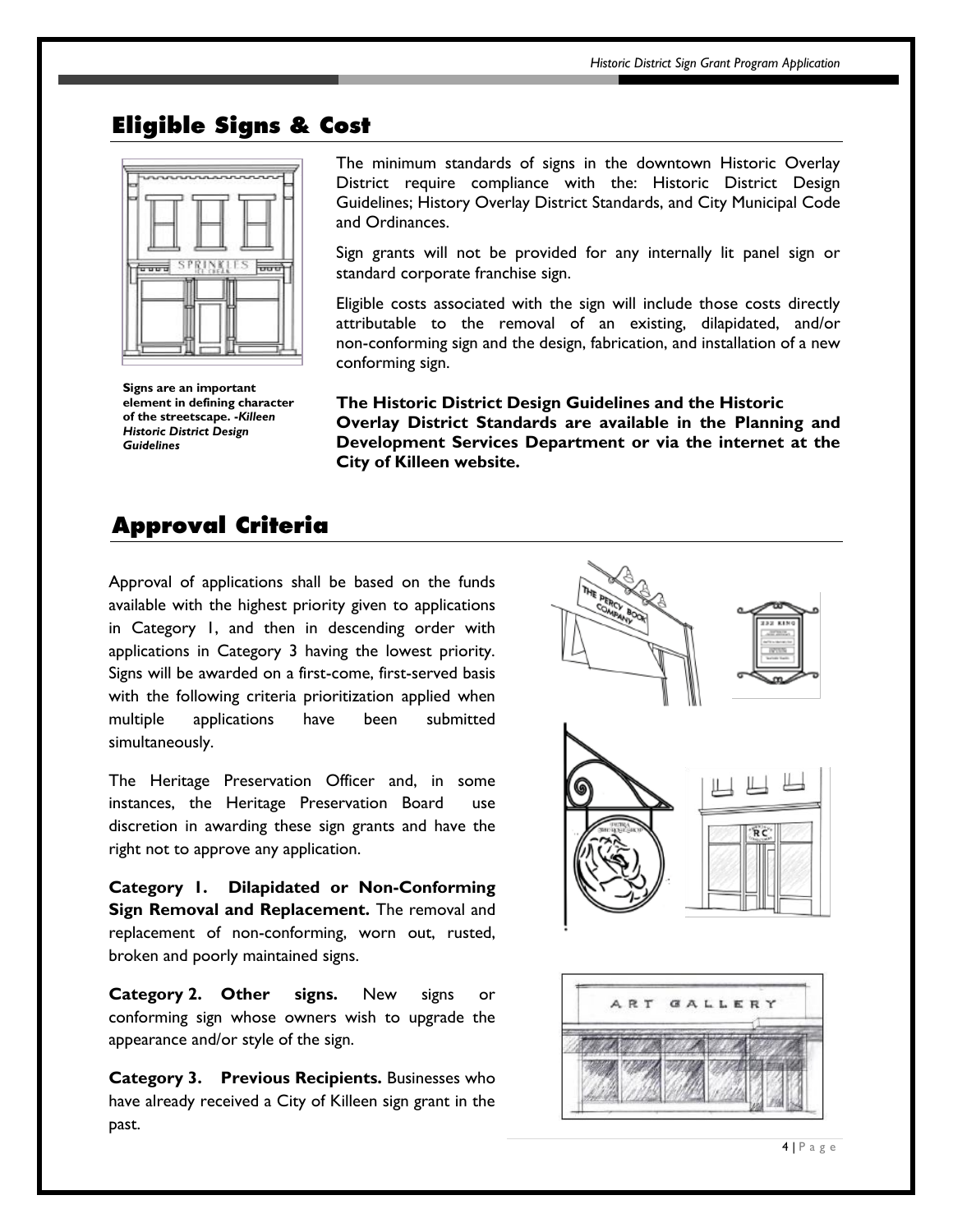#### Application Process

The application process is designed to ensure that a grant-awarded sign is appropriately sized and complements the historic character of the building; the owner/leaseholder fund contribution; the City's fund contribution; and most importantly, the preservation of Killeen's historic downtown.

The following instructions will guide you through the Historic District Sign Grant Program (HDSG) process:

- 1. **Complete the HDSG Application** (attached) and include the following required items:
	- a. Sign design with all specifications (description of materials, size, etc.)
	- b. Minimum of two (2) preferably three (3) sign contractor estimates meeting the requirements listed on the application.
	- c. Leaseholders shall include a written notarized consent from the property owner granting permission for the tenant to apply for the HDSG program.
- 2. Contact the Planning and Development Services Department at 254.501.7630 and **request a Sign Grant Consultation meeting.**

At this meeting, you will meet with the Heritage Preservation Officer (HPO) to discuss your sign and submit your HDSG Application and required items. The HPO will conduct a review of the application form, submitted items and issue approval or request revisions to the sign type, materials, etc. The HPO will also determine whether further review and consideration by the Heritage Preservation Board (HPB) is necessary. *All HDSG Applications must be approved and a permit must be issued prior to the initiation of any work—including construction and installation of the sign.*

- 3. Upon approval of the HDSG Application, the HPO or HPB will issue a Historic District Sign Grant Program funding commitment letter (If you have not received a specific letter from the Planning and Development Services Department, your sign is not approved for funding or determined to be out of compliance with the City's design standards).
- 4. Obtain an "Application for On-Premises Sign Permit" from the Building and Development Services Department (located in City Hall, 101 North College Street) or via the internet at [http://www.ci.killeen.tx.us/index.php?section=143.](http://www.ci.killeen.tx.us/index.php?section=143) Complete and submit the permit application to the Building and Development Services Department. The Permits and Inspections Department will notify you at such time the sign permit receives approval.
- 5. Arrange for sign construction and installation after receiving the HDSG funding commitment letter and On-Premises Sign Permit. **Any changes to the approved sign design, material or other considerations must be approved by the HPO in advance, in writing, or the City may withdraw the funding commitment and disqualify the applicant**.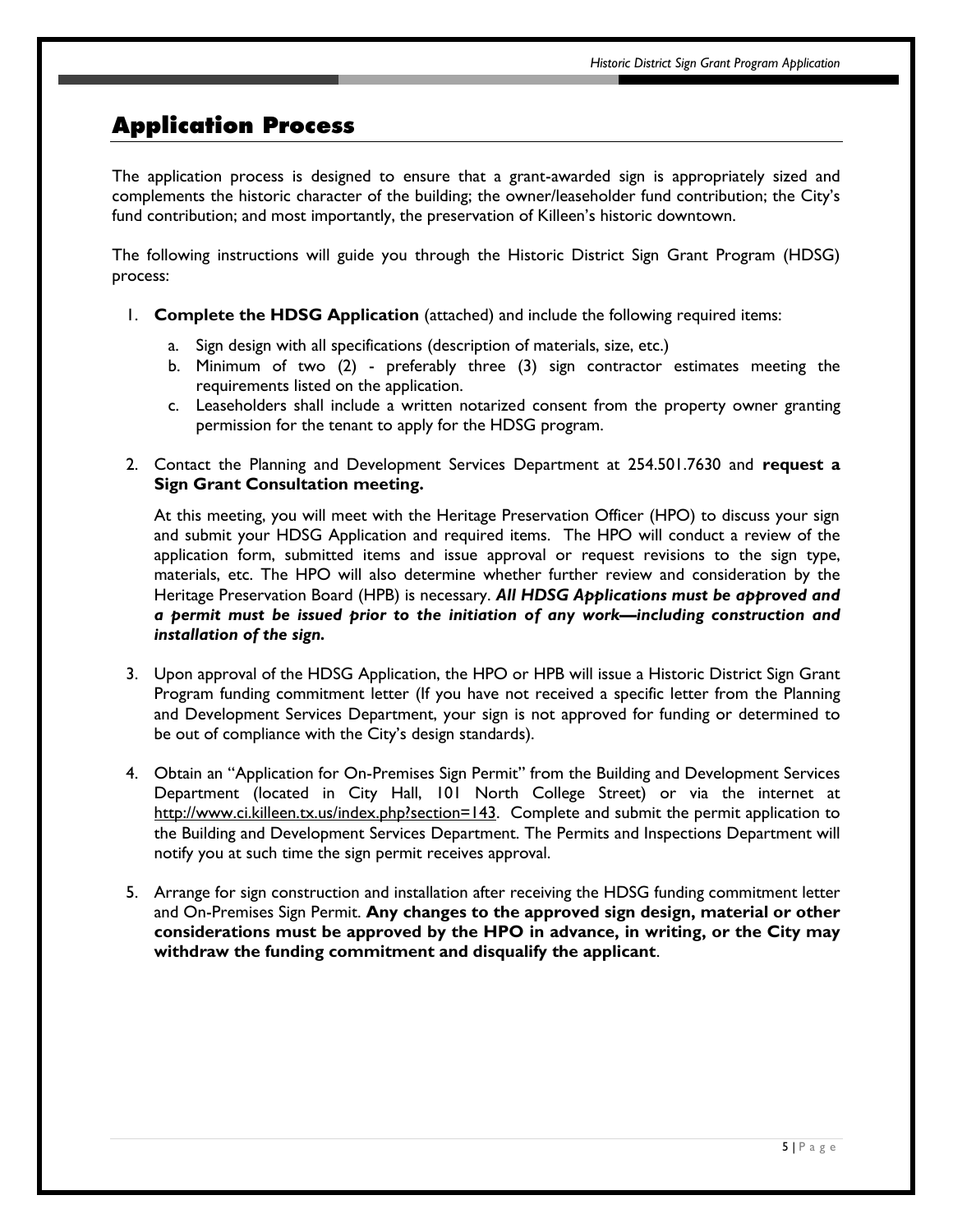- 6. After sign installation, notify the Planning and Development Services Department that the sign construction and installation is complete and submit proof of payment through a paid receipt from the contractor—include copies of cancelled checks and/or credit card receipts; this begins the process of reimbursement to the applicant. Approved sign grant funds are available to the applicant for six (6) months after grant approval. If no request for payment has been received following this period, the applicant forfeits any claim to the grant and may not reapply for a period of one (1) year.
- 7. Processing and reimbursement to the applicant will begin upon submittal of the paid receipt(s) for the sign and inspection by the Planning and Development Services Department to verify that the sign is consistent with the approved sign grant application plans and is in full compliance with the permit.

#### *No grant will be awarded for work that is in progress, already completed; or is part of another City funded downtown program.*

*APPEAL PROCESS—* The applicant may appeal a decision of the HPO and/or the HPB through a request for review and decision by the Killeen City Council. A HDSG Program application appeal settled through City Council action will be deemed final with no further contest from the applicant.